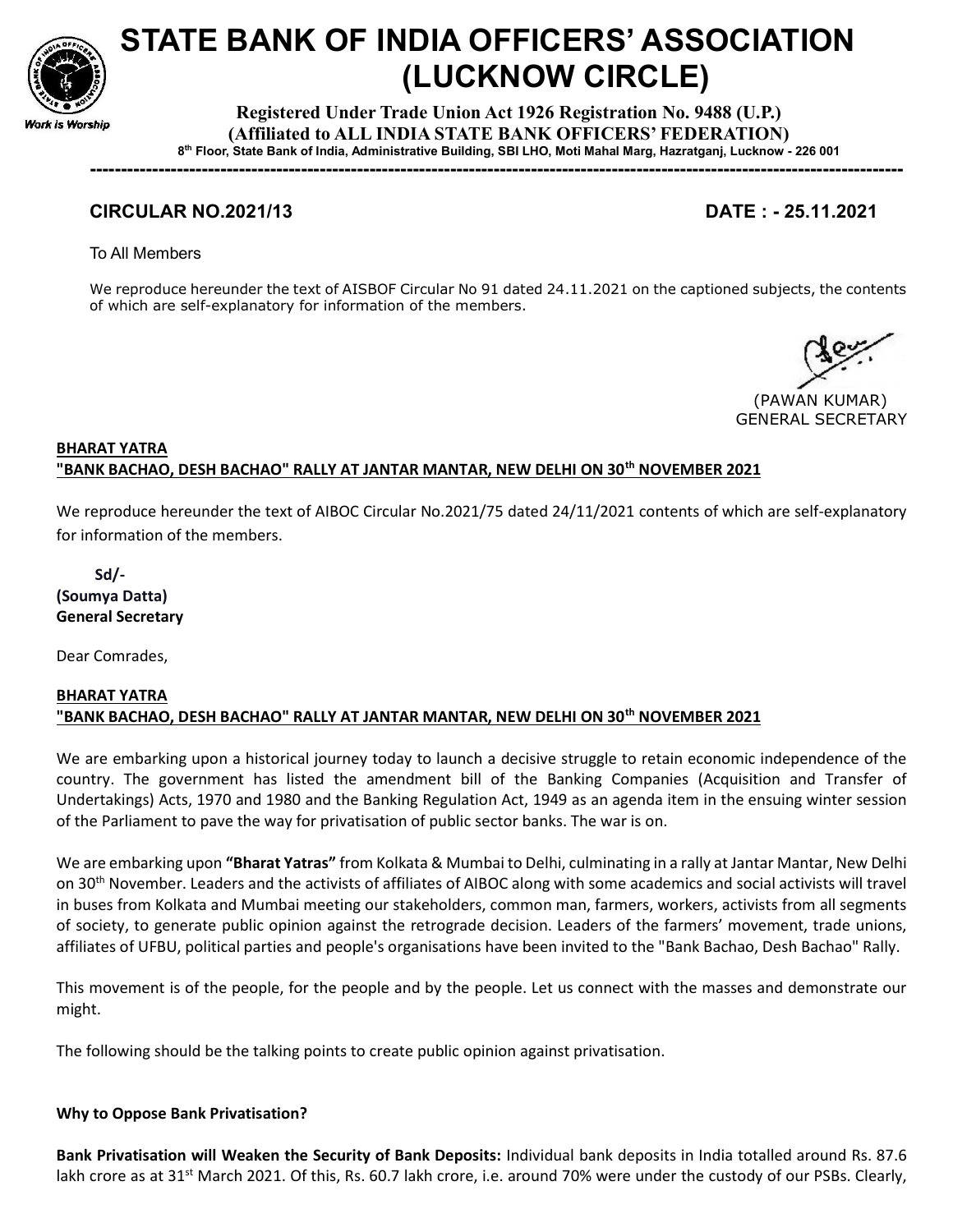Indian depositors prefer safety and security of the state-owned banks. Bank privatisation would remove the sovereign guarantee behind the banks and make the deposits less safe and secure. The FRDI Bill which was tabled by the Union government in 2017, but later shelved because of public backlash, was also aimed at removing the sovereign warranty / assurance behind the PSBs.

Bank Privatisation will SqueezeCredit Flow to Farmers, Small Businesses & Weaker Sections: Over 60% of the total credit to the priority sector; i.e. small and marginal farmers, non-corporate individual farmers, micro-enterprises, self-help groups and weaker sections like the SCs, STs and minorities; is provided by the 12 PSBs and the 43 Regional Rural Banks sponsored by them. Private and foreign banks have been meeting shortfalls in their 40% priority sector lending target in net bank credit by buying Priority Sector Lending Certificates from the PSBs and RRBs. Privatisation of PSBs would adversely impact credit flow to the priority sector.

BankPrivatisation will Exclude Poor & Rural Customers from Banking: Less than 3% of the 43.8 crore PM Jan Dhan Yojana accounts have been opened by the private sector banks till date. 31% of all PSB branches are in the rural areas, while rural bank branches account for only around 20% of private sector branches.This is because private sector banks cater more to the affluent sections and disproportionately concentrate their resources in the metropolitan areas because of their narrow focus on profitability. Privatisation of PSBs will adversely impact financial inclusion.

BankPrivatisation will Bring Back Bank Failures: India did not have a single public sector bank during independence. Rather, there were over one thousand private and cooperative banks. Between 1947 and 1955, there were 361 cases of bank failures, with many depositors losing their life savings along with their faith in the banking system. That was a major reason why banks were nationalised in India. First the SBI was created through nationalisation of the Imperial Bank in 1955. Subsequently, 14 more commercial banks were nationalised in 1969 and 6 more in 1980, creating a state-dominated banking sector in the country.

With bank privatisation, the problems associated with the pre-nationalisation banking era, especially misallocation of bank credit and frequent bank failures will resurface. All the banks which have failed in the recent times, namely the Yes Bank (2020) and Lakshmi Vilas Bank (2020), or the Global Trust Bank (2004) were private sector banks. Private sector NBFCs like the IL&FS and DHFL have also collapsed in recent times. In contrast, not a single PSB has failed till date.

Bank Privatisation will Weaken the Banking Sector & Reward Crony Capitalism: Annual bank credit growth in India has fallen over the past ten years. This slowdown is mainly on account of the heavy financial losses suffered by the PSBs. Between 2011-12 and 2020-21, Rs. 29.5 lakh crore worth of Non-Performing Assets (NPAs) have accumulated in the banking system in total, with the PSBs accounting for Rs. 22.8 lakh crore, i.e. 77% of the total accretion of NPAs. Despite writing off Rs. 8.07 lakh crore worth of NPAs of PSBs between 2014-15 and 2020-21, the stock of NPAs with the PSBs still stood at over Rs. 6 lakh crore as at end-June 2021.

The losses made by the PSBs are mainly contributed by the large corporate borrowers. Over 13% of all advances made by the PSBs to large borrowers have turned into NPAs. Moreover, cases of bank frauds have increased very sharply in the recent years, with over Rs. 4 lakh crore worth fraud cases detected between 2017-18 and 2020-21. The central government has failed to bring the perpetrators of the big-ticket loan frauds to book, like Vijaya Mallya, Nirav Modi, Mehul Choksi, Jatin Mehta, etc.

Privatisation of the PSBs would imply selling the banks to private corporates, many of whom have defaulted on loans from the PSBs. The growing NPAs and frauds in the private sector banks show that these occur independent of bank ownership. Far from offering any solution to the NPA problem, PSB privatisation will only reward crony capitalism.

Bank Privatisation will Shrink Employment Opportunities, Especially for SC/ST/OBCs: PSB mergers have already set in motion the process of employee retrenchment and bank branch closures. Total employee strength of the PSBs has fallen from 8.44 lakh in March 2018 to around 7.7 lakh in March 2021. The total number of PSB branches declined by 3321 between March 2017 and September 2021. PSB privatisation will accelerate these trends, which will shrink employment opportunities for the youth, particularly for the SC/ST/OBC sections, because unlike the public sector, the private sector does not follow reservation policies for the weaker sections of the society.

Privatisation of Public Sector Enterprises: Retrograde Policy: The government's move to privatise banks is part of its policy of privatisation and 'strategic disinvestment' of almost all public sector enterprises. Since 1991, successive governments